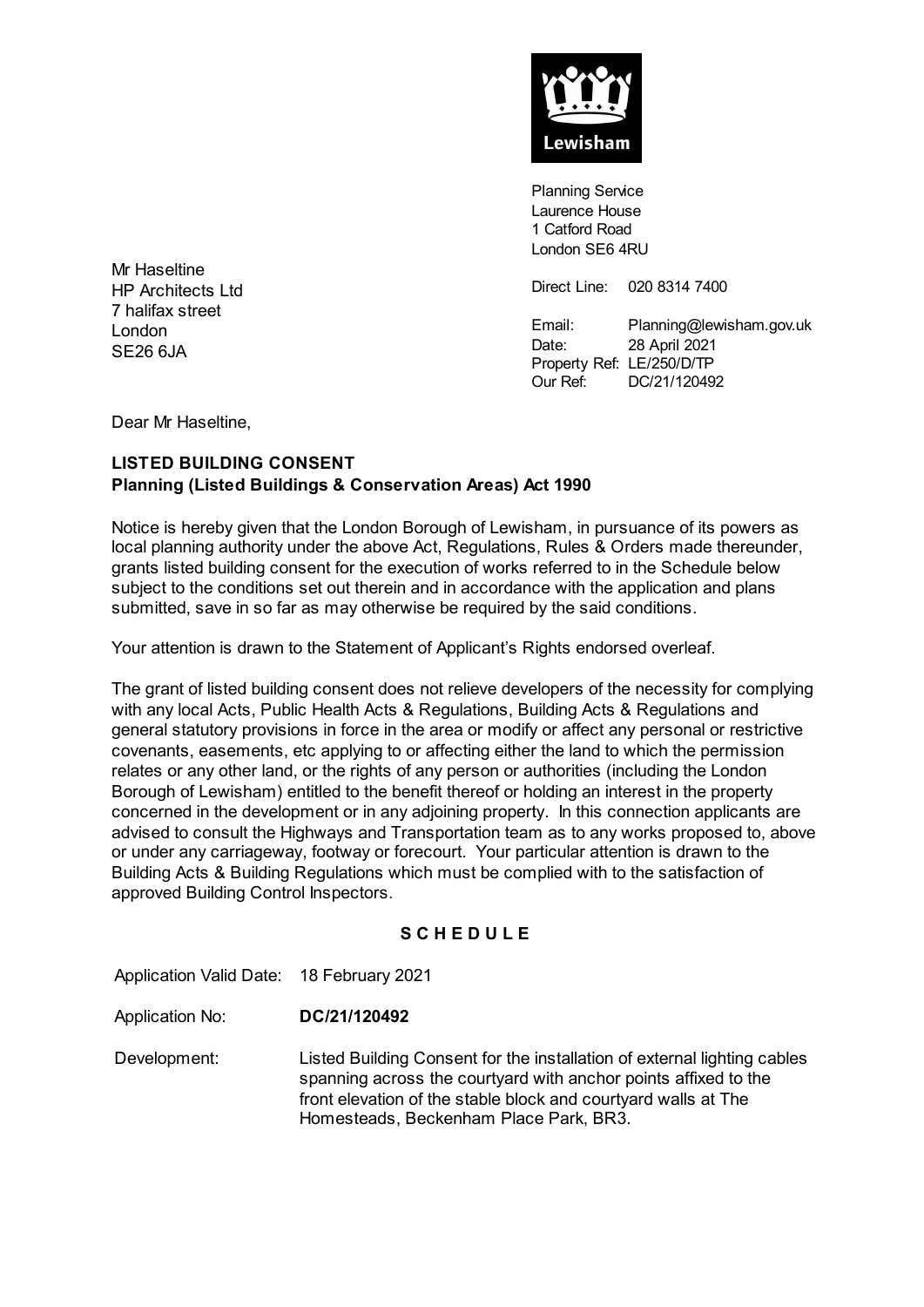### **C O N D I T I O N S**

1. The development to which this permission relates must be begun not later than the expiration of three years beginning with the date on which the permission is granted.

**Reason:** As required by Section 18 of the Planning (Listed Buildings and Conservation Areas) Act 1990.

2. The development shall be carried out strictly in accordance with the application plans, drawings and documents hereby approved and as detailed below:

1312-EX-01; 1312-EX-02 BLOCK PLAN; 1312-EX-02 LOCATION PLAN; 1312-EX-10; 1312-EX-11; 1312-PL-10; 1312-PL-11; Design and Access Statement (Feb 2021); Heritage Statement (Feb 2021)

**Reason:** To ensure that the development is carried out in accordance with the approved documents, plans and drawings submitted with the application and is acceptable to the local planning authority.

3. The lighting cables hereby permitted must be removed before 1st Novemer, and must not be reinstated until after 30th April, unless with the express written consent of the Local Planning Authority.

**Reason:** In order that the less than substantial harmful impacts identified to the setting of the listed building be limited only to the period when the lighting is required to facilitate social and cultural events, and to ensure compliance with Paragraphs 193-196 of the National Planning Policy Framework (2019), Policy HC1 Heritage conservation and growth of the London Plan (2021); Policy 16 Conservation areas, heritage assets and the historic environment of the Lewisham Core Strategy (2011); and Policy 36 Listed Buildings, Conservation Areas and other designated heritage assets of the Development Management Local Plan (2014).

## **I N F O R M A T I V E S**

A. **Positive and Proactive Statement:** The Council engages with all applicants in a positive and proactive way through specific pre-application enquiries and the detailed advice available on the Council's website. On this particular application, positive discussions took place which resulted in further information being submitted.

Yours sincerely

Emma Talbot Director of Planning

**Statement of Applicant's Rights arising from Grant of Listed Building Consent subject to conditions:-**

#### **Appeals to the Secretary of State**

• If you are aggrieved by the decision of the London Borough of Lewisham to refuse listed